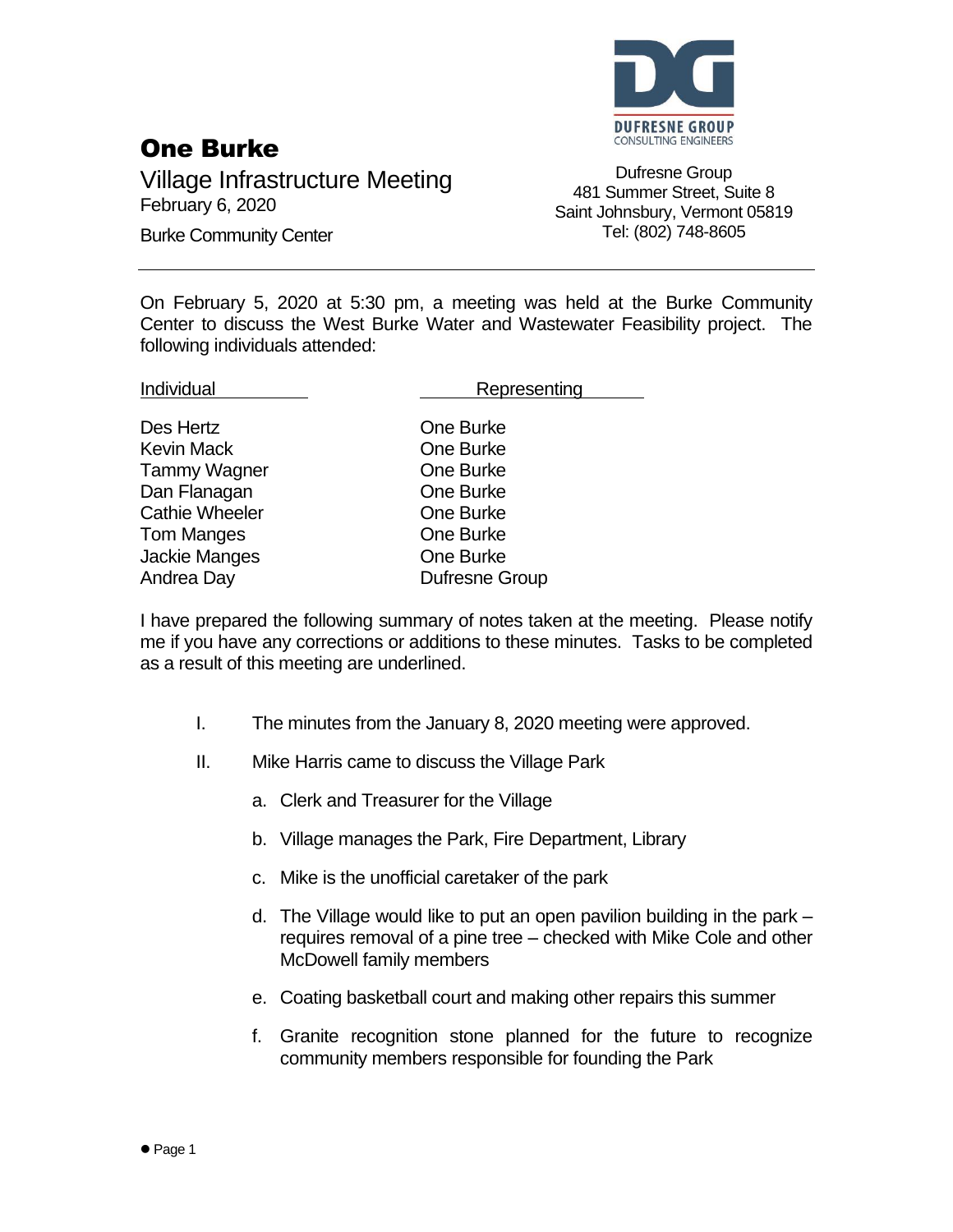- g. Looking for feedback on new play equipment
- III. Visioning Update
	- a. Peter Fairweather selected and approved by the Selectboard
	- b. Linda completing the USDA grant paperwork for \$10,000
	- c. Kickoff: week of President's Day
	- d. No news on press release Andrea will follow up with Linda
- IV. Updated poster, tri-fold brochure, table tents
	- a. Add Linda's contact info and have tri-fold brochure available at Town Meeting – Andrea to print out for Des for outreach the last week of February
	- b. Add Linda's contact info and bring table tents to community room, Town Clerk's Office, Mike's, and Café Lotti
	- c. Finalize the poster with Fairweather and leave a couple copies at the Town Clerk's and distribute to other locations, as well as at the Community Dinner on March 24th
- V. Community outreach
	- a. Info booth on Village property can be painted grey or brown
	- b. Develop talking points check with Fairweather for anything to include for visioning
	- c. Pop-up "ask me about the One Burke Infrastructure Study"
		- i. Flyers, brochures, talking points, both visioning and water/wastewater
		- ii. If people have questions, get contact info (make a form to get contact info)

| <b>Locations</b>   | <b>Days</b>                       | <b>Times</b> | <b>Volunteer</b>  |
|--------------------|-----------------------------------|--------------|-------------------|
| Mike's             | TBD - coordinate<br>w/Tommy Blake | TBD          | <b>Tom Manges</b> |
| <b>Post Office</b> |                                   |              | $\star$           |
| Aldrich's          |                                   |              | $\star$           |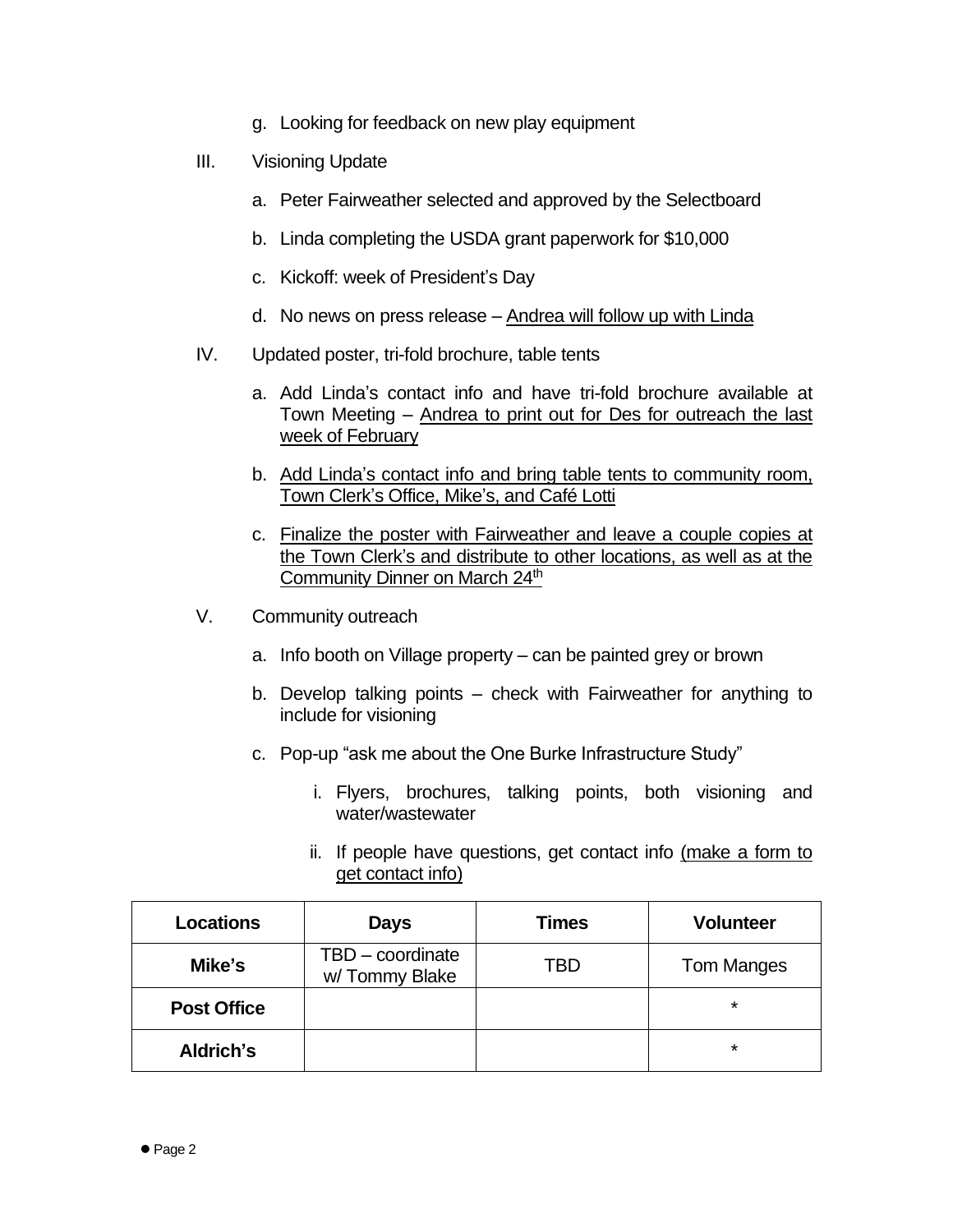| <b>Recycling Center</b> | During Feb. break:    | Des Hertz & Dan |
|-------------------------|-----------------------|-----------------|
|                         | W 3-6. Th 4-6. S 8-12 | Flanagan        |

\*Tammy to check with the others for volunteers

- VI. Amy Macrellis from Stone Environmental gave a presentation on onsite testing
	- a. Will go as deep as it can until it hits limiting layer
	- b. Look at Town/Village properties first
	- c. Timeframe for West Burke field work Spring
	- d. Outline of first items to be completed is included below:

| <b>Performance Measure</b>                                      | <b>Deliverable</b>                                                                                                                                                                                    | Timeframe                 |
|-----------------------------------------------------------------|-------------------------------------------------------------------------------------------------------------------------------------------------------------------------------------------------------|---------------------------|
| Task 1A - Review Existing<br><b>Conditions and Future Goals</b> | Report Text on Existing<br>Conditions, GIS Maps,<br>Permit/Design Flow<br>Tables                                                                                                                      | January 2020 - April 2020 |
| Task 1B - Soils and Site<br>Investigations                      | Landowner Agreements,<br>Two soils testing events;<br>Soils Hand Auger and<br>Test Pit Logs, Text<br>Summary of Results,<br><b>Conceptual Layouts</b>                                                 | April 2020 - August 2020  |
| Task 1C - Additional<br>Hydrogeologic Investigations            | Site Map with Preliminary<br>Layouts Key<br><b>Environmental Features,</b><br>Hydrogeologic<br><b>Calculations, Report Text</b><br>with Summaries of Site<br>Capacities, Permitting<br>Considerations | April 2020 - October 2020 |

1. West Burke

## 2. East Burke

| <b>Performance Measure</b>                                      | <b>Deliverable</b>                                                                      | <b>Timeframe</b>          |
|-----------------------------------------------------------------|-----------------------------------------------------------------------------------------|---------------------------|
| Task 1A - Review Existing<br><b>Conditions and Future Goals</b> | <b>Report Text on Existing</b><br>Conditions, GIS Maps,<br>Permit/Design Flow<br>Tables | January 2020 - April 2020 |